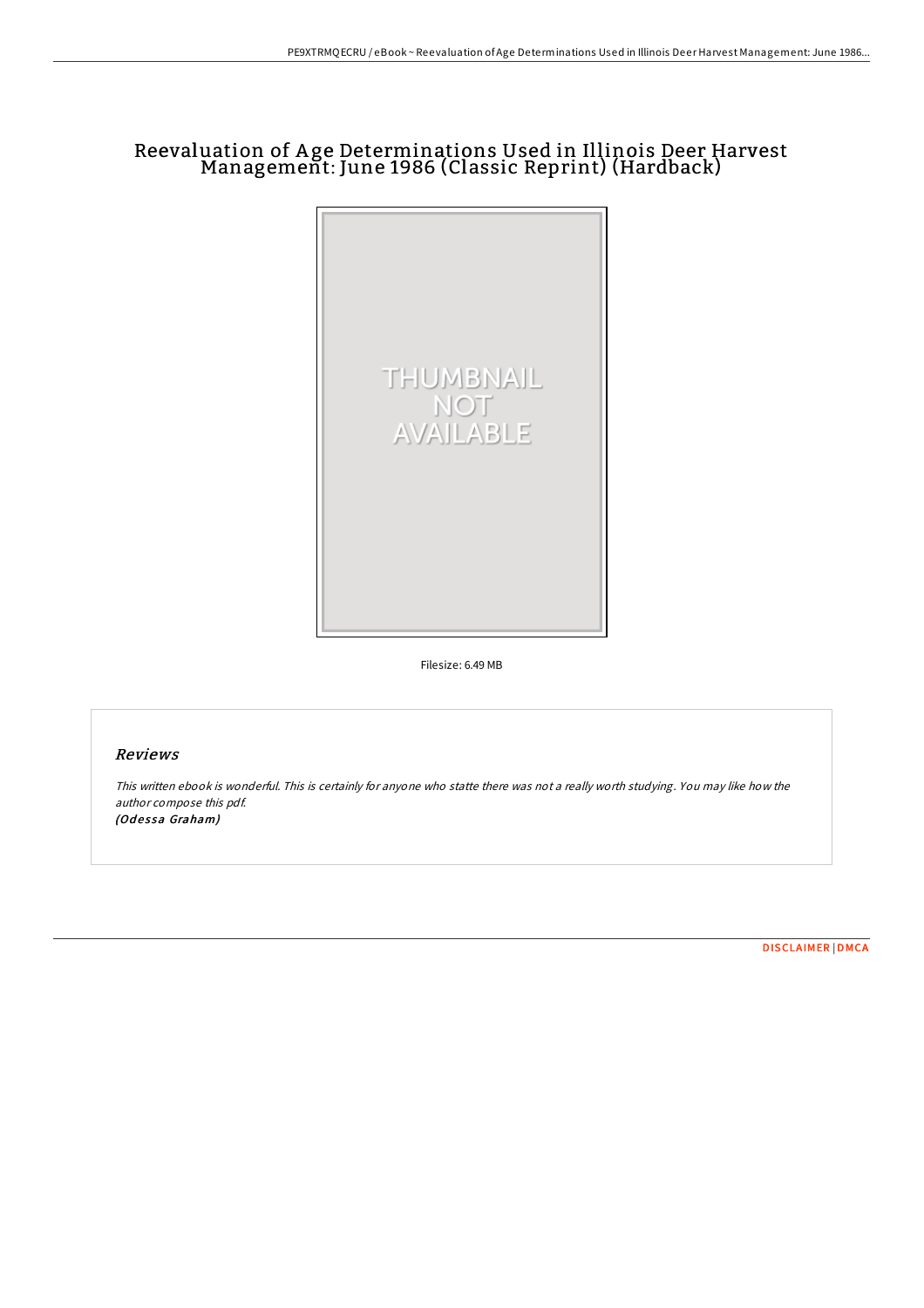## REEVALUATION OF AGE DETERMINATIONS USED IN ILLINOIS DEER HARVEST MANAGEMENT: JUNE 1986 (CLASSIC REPRINT) (HARDBACK)



Forgotten Books, 2017. Hardback. Condition: New. Language: English . Brand New Book \*\*\*\*\* Print on Demand \*\*\*\*\*. Excerpt from Reevaluation of Age Determinations Used in Illinois Deer Harvest Management: June 1986 Knowledge of age-specific survival rates enhances understanding of herd dynamics and the effects of harvest strategies and intensities on wildlife populations. Vital statistics necessary to properly manage the white-tailed deer resource in Illinois have been obtained since resumption of deer hunting in l957 by examination of hunter harvested deer at mandatory check stations. Ages of harvested deer are estimated by check station personnel following eruption and wear criteria (severinghous l949). Accuracy and precision of these age assignments have long been questioned, both nationally and in Illinois. Roseberry and Hardin (l978) evaluated applications of tooth eruption and wear criteria under Illinois check station conditions; compared results of check station aging with those from a commercial laboratory using cementum annuli techniques; analyzed comparison geographically; determined effects of discrepancies on estimates of survival; and made recommendations regarding collection of biological information from check stations. More recently, Howe (l980) examined the tooth sectioning method to age deer in Illinois and compared age determinations to those obtained at deer check stations in west central Illinois. About the Publisher Forgotten Books publishes hundreds of thousands of rare and classic books. Find more at This book is a reproduction of an important historical work. Forgotten Books uses state-ofthe-art technology to digitally reconstruct the work, preserving the original format whilst repairing imperfections present in the aged copy. In rare cases, an imperfection in the original, such as a blemish or missing page, may be replicated in our edition. We do, however, repair the vast majority of imperfections successfully; any imperfections that remain are intentionally left to preserve the state of such historical works.

Read Reevaluation of Age Dete[rminatio](http://almighty24.tech/reevaluation-of-age-determinations-used-in-illin-1.html)ns Used in Illinois Deer Harvest Management: June 1986 (Classic Reprint) (Hard back) Online

h Download PDF Reevaluation of Age Dete[rminatio](http://almighty24.tech/reevaluation-of-age-determinations-used-in-illin-1.html)ns Used in Illinois Deer Harvest Management: June 1986 (Classic Reprint) (Hardback)